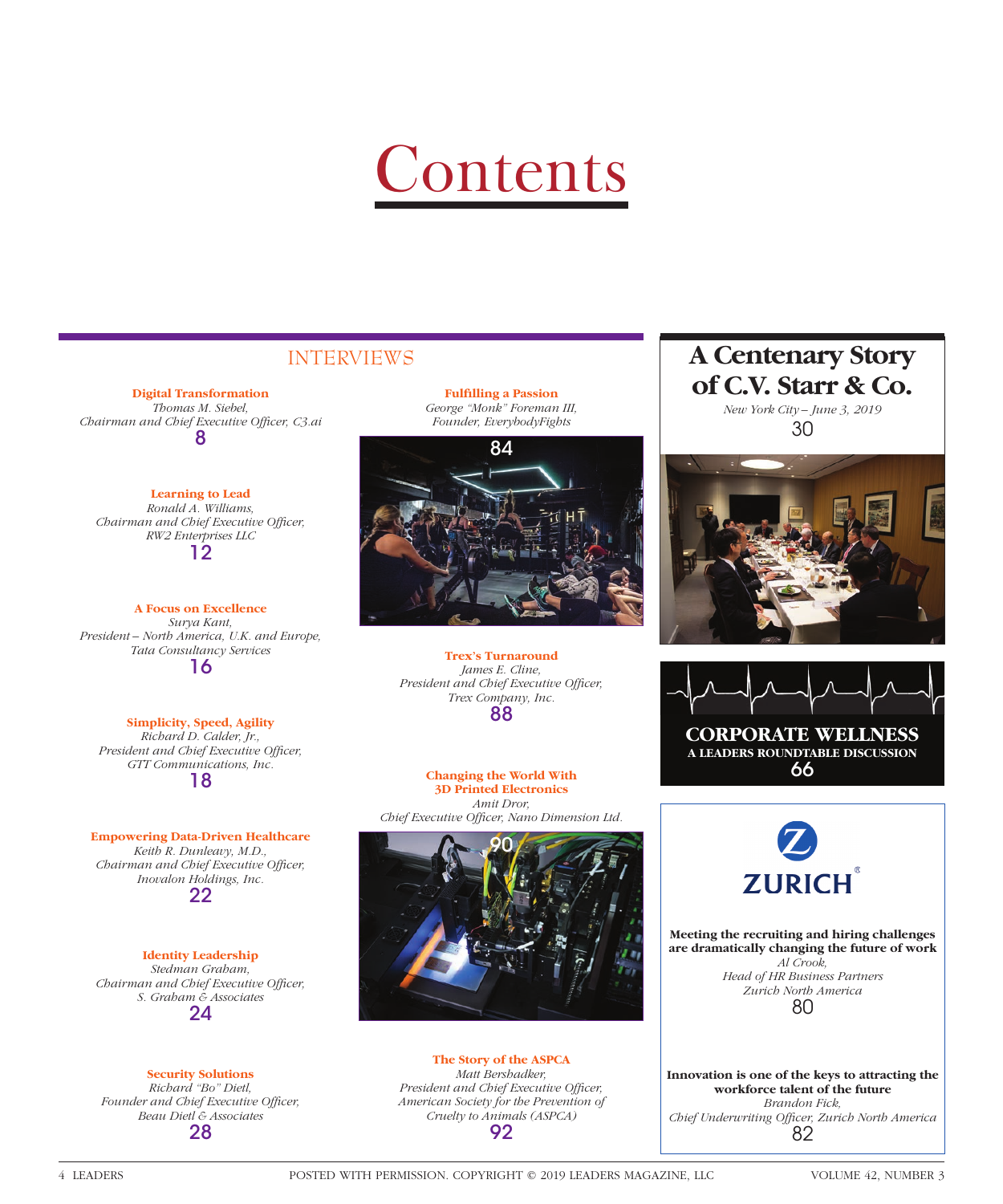## **DIVERSITY & INCLUSION**

**A Record of "Firsts"** *Brad S. Karp, Chairman, and Valerie E. Radwaner, Deputy Chair and Partner, Paul, Weiss, Rifkind, Wharton & Garrison* 32

**Create, Articulate, Regulate and Evaluate** *Lori George Billingsley, Chief Diversity and Inclusion Officer, The Coca-Cola Company* 34

**Driving the Best Outcomes** *Kara Helander, Managing Director and Chief Inclusion and Diversity Officer, The Carlyle Group* 35

**A Healthcare Innovation Company** *David L. Casey, Vice President, Workforce Strategies*  and Chief Diversity Officer, CVS Health 36

**An Unrivaled Place for Talent**  *Lareina Yee, Chief Diversity and Inclusion Officer, McKinsey & Company* 37

**Inclusive Leadership** *Sonia Cargan,*  **Chief Diversity Officer, American Express** 38

**America's Department Store** *Shawn Outler, Executive Vice President and Chief Diversity Officer, Macy's, Inc.* 39

#### **Entrepreneurship & Diversity Latino Entrepreneurship and Economic Growth**

*A discussion of EY's recent collaboration with the Peterson Institute for International Economics around the contributions Latinos make to economic growth in America*

40

### **Empowering People**

*Rahnold "Rah" Thomas, Managing Director, Accenture* 42

#### **"You Belong"**

*Wanda Bryant Hope, Chief Diversity and Inclusion Officer, Johnson & Johnson* 43

**"Be Yourself, Bring Your Best"** *Smita Pillai, Chief Diversity and Inclusion Officer, Dow Jones* 44

**People, Market and Society** *Randall Tucker, Chief Inclusion Officer, Mastercard* 45

**An Inclusive Culture** *Dr. Terri Cooper, Chief Inclusion Officer, Deloitte* 46

**The Power of Individuality** *Jaleh Bradea, Chief Diversity and Inclusion Officer, Vivendi SA* 47

> **A Legacy of Excellence** *Gary C. Butts, M.D., Chief Diversity and Inclusion Officer, Mount Sinai Health System*

48

**Beauty For All** *Angela Guy, Senior Vice President, Diversity and Inclusion, L'Oréal USA* 49

**PwC's Purpose** *Elena Richards, Minority Initiatives and Talent Management Leader, Office of Diversity, PwC* 50

> **An Inclusion Revolution** *Cristina Santos,*

*North America Head of Inclusion & Diversity and Equal Employment Opportunity, Sanofi US* 51

**Delivering Diversity**

*Alexander Amonett, Global Leader of Inclusion, Diversity and Colleague Experience, Marsh* 52

**Cooperation, Compassion and Innovation**  *Le Joyce Naylor,* 

*Chief Diversity and Inclusion Officer, Cleveland Clinic* 53

**Driving Engagement**

*Melique Jones, Global Head of Diversity, Inclusion and Talent Pipeline, Skadden, Arps, Slate, Meagher & Flom LLP* 54

> **The People Business** *Darcy Mackay, Chief Human Resources Officer, CBRE* 55

**A Tool for Social Justice** *Dorcas Lind, MPH, Assistant Vice President of Diversity and Inclusion, Montefiore Medical Center* 56

#### **Making a Meaningful Difference**

*Patti Clarke,*  Chief Talent Officer, Havas Group 57

**Achieving More**

*Jay Santamaria, Chief of Staff, Active International* 58

**Customer Focus**

*Bernard Garrigues, Executive Vice President and Chief Human Resources Offi cer, Webster Financial Corporation and Webster Bank* 60

**Values Driven** *Cathy Fraser,*  **Chief Human Resources Officer, Mayo Clinic** 61

> **The Impact of Insurance** *Dee Lehane,*

*Independent NED, Argo Group International Holdings, Ltd.* 62

**Marcum's Mission**

*Saran Johnson,*  Co-Chief Human Resources Officer, Marcum LLP 63

**Creating Campaigns for Diverse Stakeholders** *Trisch L. Smith,*  Global Chief Diversity and Inclusion Officer, *Edelman* 64